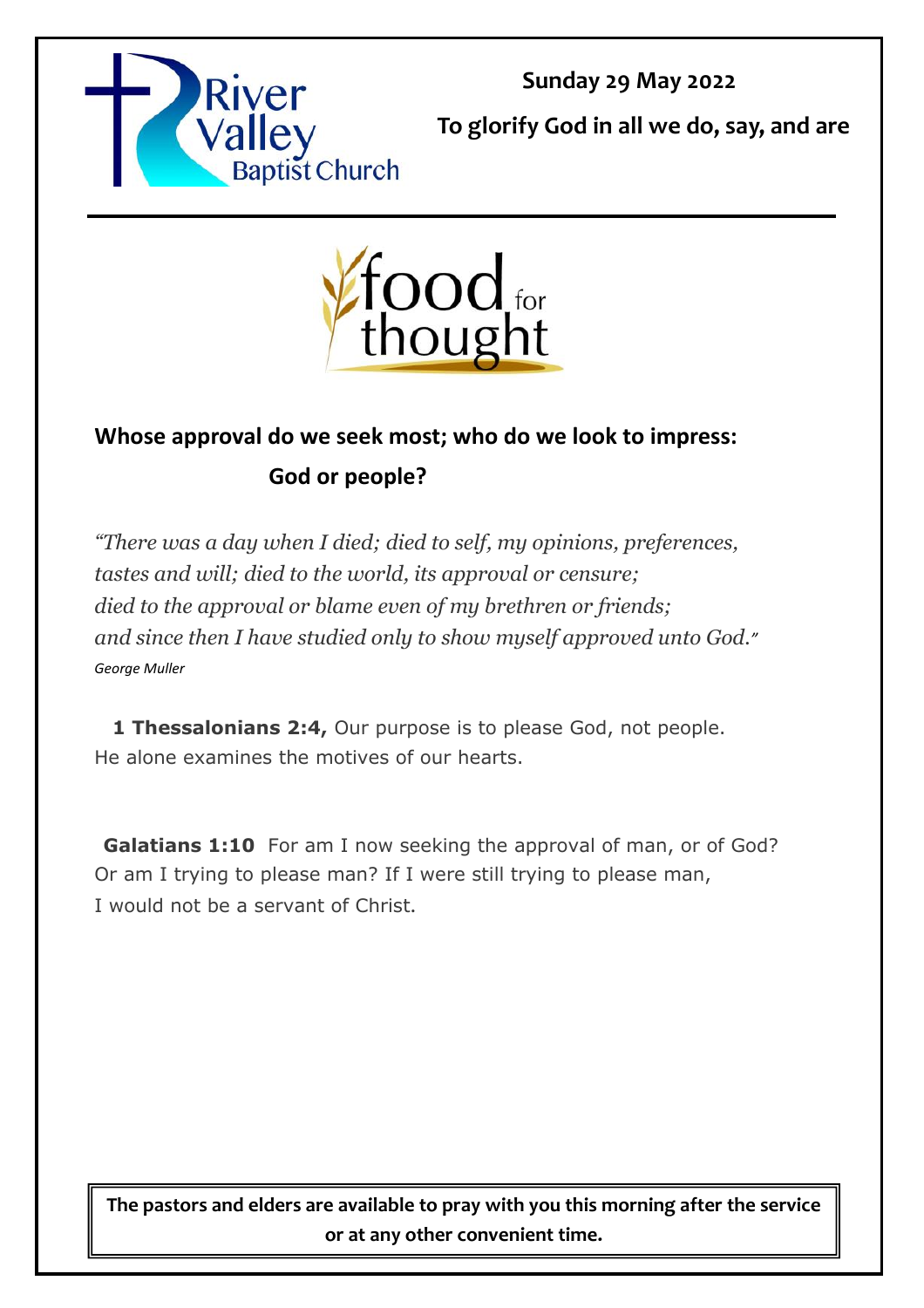| This week 30 May - 5 June |                                                                             |  |
|---------------------------|-----------------------------------------------------------------------------|--|
| Monday 30                 | Coffee Connections: 9.30 - noon                                             |  |
| Tuesday 31                | mainly music: 9.30 am<br>Toy Library: 10 am - noon<br>Young Adults: 7.00 pm |  |
| Wednesday 1               | Godsown Room booked: 10.30 am - 12.30 pm                                    |  |
| Thursday 1                | Bible Study: 10 am                                                          |  |
| Sunday 5                  | Prayer Meeting: 9.30 am in the creche<br>Church AGM after the service.      |  |

#### **Coming Events**

**1 June** Elders' Meeting

**8 June** Deacons' Meeting

**15 June** Church Prayer Meeting

#### **Rosters for Next Sunday**

*You will need to wear a mask the whole time you are at church except when eating and drinking. This is a government requirement for all volunteers. Masks are available if you forget to bring one.*

| Leading:            | John Osborne           |
|---------------------|------------------------|
| Door:               | <b>Keith Willis</b>    |
| Computer:           | <b>Pauline Norrish</b> |
| <b>Morning Tea:</b> | Jim & Averil Osborne   |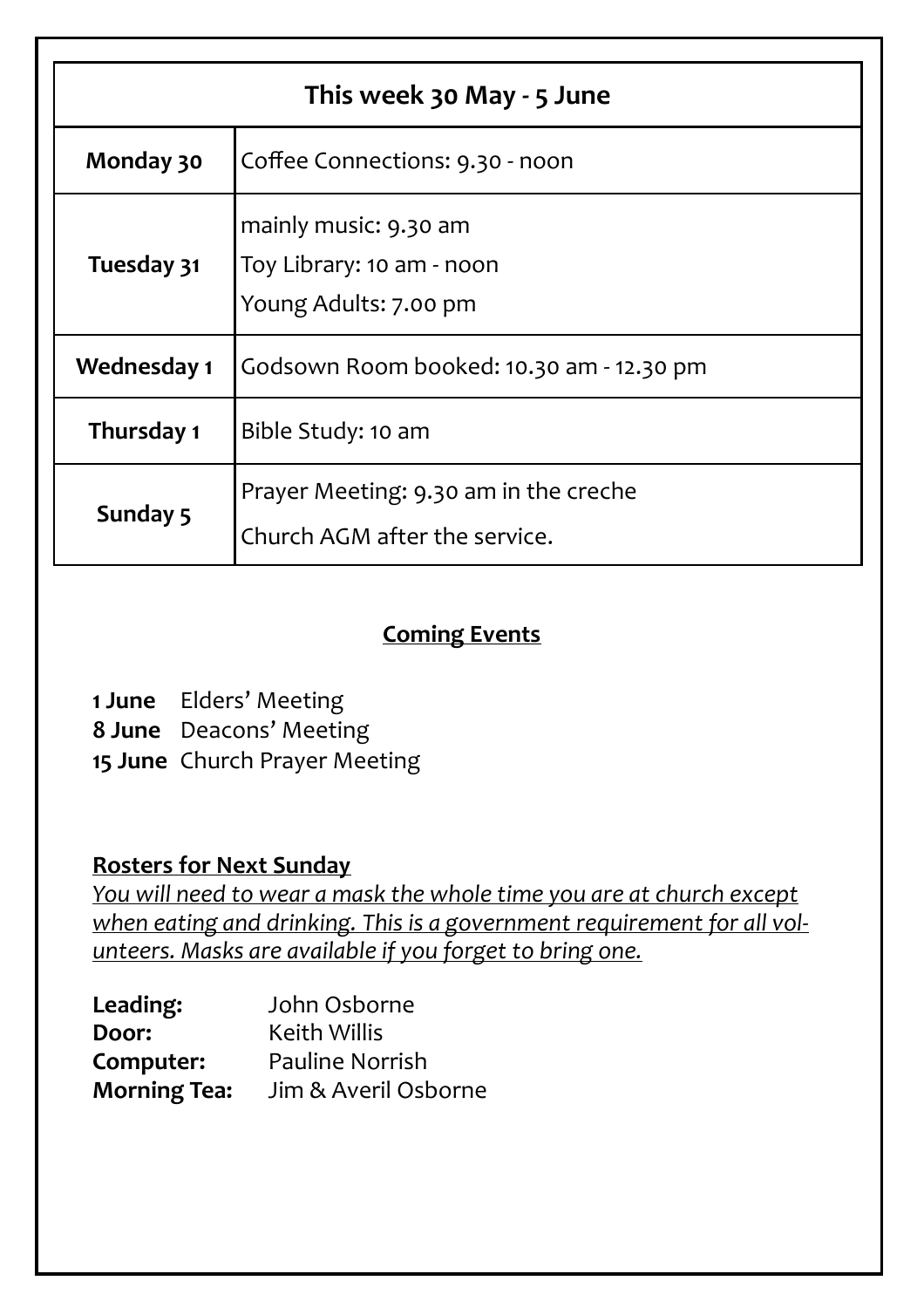### **AGM**

The AGM is this morning after church. If you are a member and unable to stay, proxy voting is available in the foyer.

Everyone is encouraged to stay for the meeting as everyone is entitled to speak. Members are particularly encouraged to stay so we can make a quorum.

### **Facemasks**

Facemasks are voluntary except for those who are volunteers on the day. This includes those rostered on, as well as musicians and ministry workers who are on duty on that day.